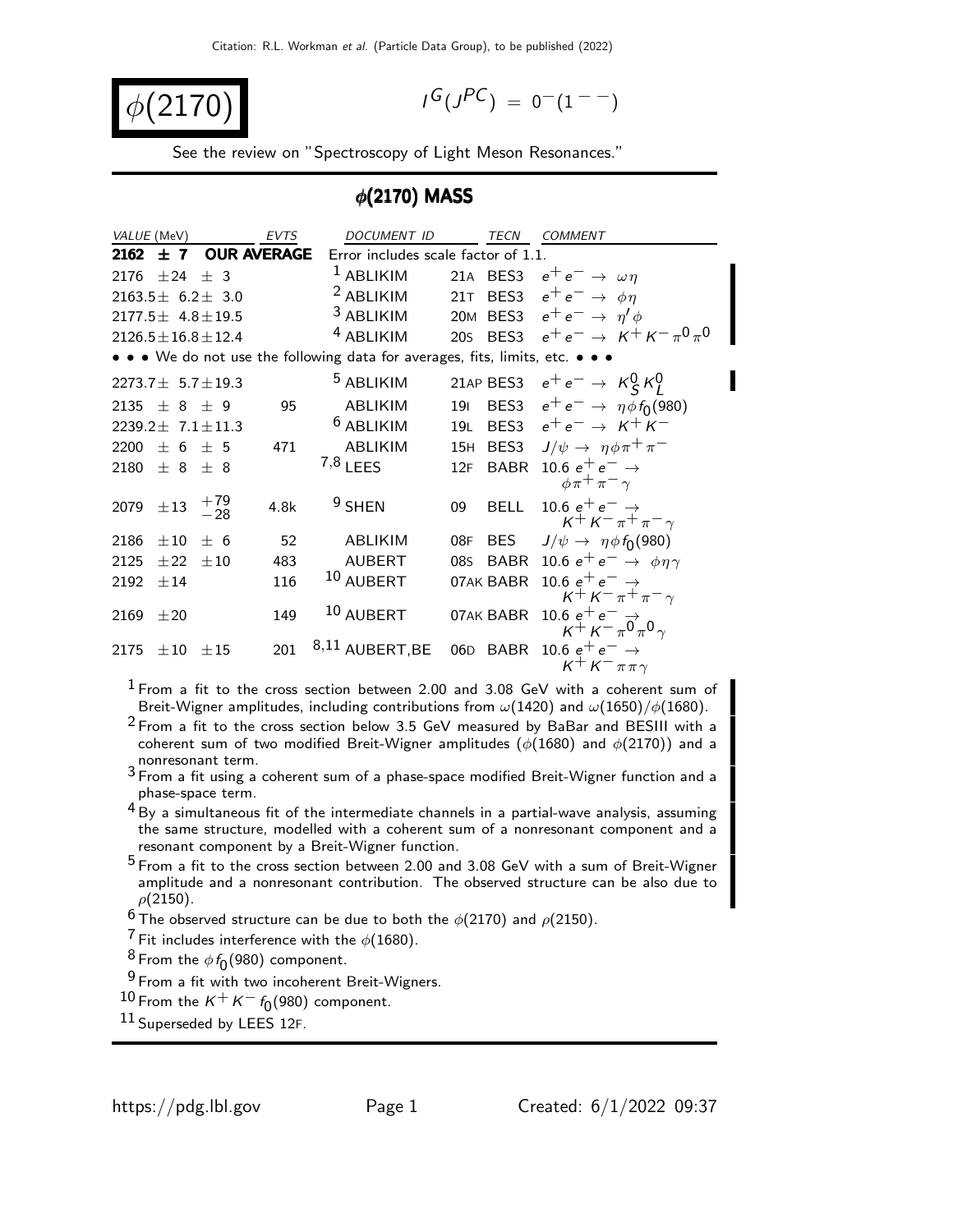## φ(2170) WIDTH

|     | VALUE (MeV)                                                |                            | EVTS               | DOCUMENT ID          |                                                                           | TECN        | COMMENT                                                                                      |  |
|-----|------------------------------------------------------------|----------------------------|--------------------|----------------------|---------------------------------------------------------------------------|-------------|----------------------------------------------------------------------------------------------|--|
| 100 | $+31$<br>$-23$                                             |                            | <b>OUR AVERAGE</b> |                      |                                                                           |             | Error includes scale factor of 2.5. See the ideogram below.                                  |  |
| 89  | $\pm 50$ $\pm$ 5                                           |                            |                    | $1$ ABLIKIM          |                                                                           |             | 21A BES3 $e^+e^- \rightarrow \omega \eta$                                                    |  |
|     |                                                            | $31.1 + 21.1 + 11.6 = 1.1$ |                    | <sup>2</sup> ABLIKIM |                                                                           |             | 21T BES3 $e^+e^- \rightarrow \phi \eta$                                                      |  |
|     |                                                            | $149.0 \pm 15.6 \pm 8.9$   |                    | <sup>3</sup> ABLIKIM |                                                                           |             | 20M BES3 $e^+e^- \rightarrow \eta' \phi$                                                     |  |
|     |                                                            | $106.9 \pm 32.1 \pm 28.1$  |                    | <sup>4</sup> ABLIKIM |                                                                           |             | 20s BES3 $e^+e^- \rightarrow K^+K^-\pi^0\pi^0$                                               |  |
|     |                                                            |                            |                    |                      | • • We do not use the following data for averages, fits, limits, etc. • • |             |                                                                                              |  |
| 86  | $\pm 44$ $\pm 51$                                          |                            |                    | <sup>5</sup> ABLIKIM |                                                                           |             | 21AP BES3 $e^+e^- \rightarrow K_S^0 K_I^0$                                                   |  |
| 104 | $\pm 24$ $\pm 12$                                          |                            | 95                 | ABLIKIM              | 191                                                                       |             | BES3 $e^+e^- \rightarrow \eta \phi f_0(980)$                                                 |  |
|     |                                                            | $139.8 \pm 12.3 \pm 20.6$  |                    | <sup>6</sup> ABLIKIM |                                                                           |             | 19L BES3 $e^+e^- \rightarrow K^+K^-$                                                         |  |
| 104 | $±15$ $±15$                                                |                            | 471                | ABLIKIM              |                                                                           | 15H BES3    | $J/\psi \rightarrow \eta \phi \pi^+ \pi^-$                                                   |  |
| 77  | $\pm\,15$ $\pm10$                                          |                            |                    | $7,8$ LEES           | 12F                                                                       |             | BABR 10.6 $e^+e^- \rightarrow \phi \pi^+ \pi^- \gamma$                                       |  |
| 192 | $\pm 23$                                                   | $^{+25}_{-61}$             | 4.8k               | $9$ SHEN             | 09                                                                        | <b>BELL</b> | 10.6 $e^+e^- \rightarrow \kappa^+ \kappa^- \pi^+ \pi^- \gamma$                               |  |
| 65  | $\pm 23$ $\pm 17$                                          |                            | 52                 | ABLIKIM              | 08F                                                                       | <b>BES</b>  | $J/\psi \rightarrow \eta \phi f_0(980)$                                                      |  |
| 61  | $\pm 50$ $\pm 13$                                          |                            | 483                | AUBERT               |                                                                           | 08s BABR    | 10.6 $e^+e^- \rightarrow \phi \eta \gamma$                                                   |  |
| 71  | $\pm 21$                                                   |                            | 116                | 10 AUBERT            |                                                                           | 07AK BABR   | 10.6 $e^+e^- \rightarrow$<br>$K^+K^-\pi^+\pi^-\gamma$                                        |  |
| 102 | ±27                                                        |                            | 149                | $10$ AUBERT          |                                                                           | 07AK BABR   | 10.6 $e^+e^-$<br>$K^+K^-\pi^0\pi^0$                                                          |  |
| 58  | $\pm 16$ $\pm 20$                                          |                            | 201                | $8,11$ AUBERT, BE    |                                                                           | 06D BABR    | 10.6 $e^+e^- \rightarrow$<br>$K^+ K^- \pi \pi \gamma$                                        |  |
|     | <b>WEIGHTED AVERAGE</b><br>100+31-23 (Error scaled by 2.5) |                            |                    |                      |                                                                           |             |                                                                                              |  |
|     |                                                            |                            |                    |                      | <b>ABLIKIM</b><br>ABLIKIM<br><b>ABLIKIM</b><br>ABLIKIM                    |             | 21A<br>BES3<br>0.0<br>21T<br>BES3<br>10.5<br>20M<br>BES3<br>7.6<br><b>20S</b><br>BES3<br>0.0 |  |
|     |                                                            |                            |                    |                      |                                                                           |             | 18.1<br>(Confidence Level = 0.0004)                                                          |  |
|     | $-50$                                                      | $\pmb{0}$                  | 50                 | 100<br>150           | 200<br>250                                                                | 300         |                                                                                              |  |
|     |                                                            |                            |                    |                      |                                                                           |             |                                                                                              |  |

 $1$  From a fit to the cross section between 2.00 and 3.08 GeV with a coherent sum of Breit-Wigner amplitudes, including contributions from  $\omega(1420)$  and  $\omega(1650)/\phi(1680).$ 

https://pdg.lbl.gov Page 2 Created: 6/1/2022 09:37

I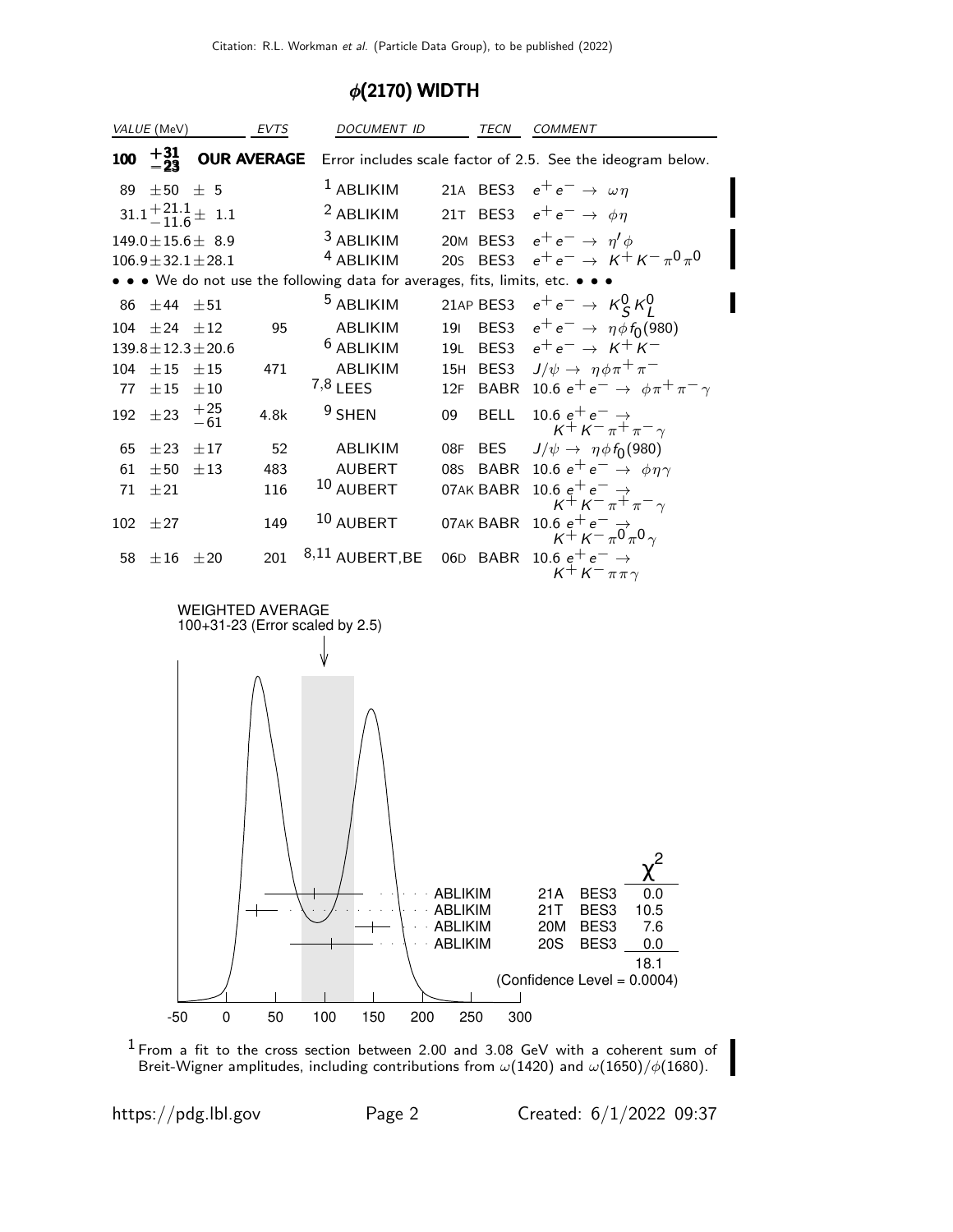- $2$  From a fit to the cross section below 3.5 GeV measured by BaBar and BESIII with a coherent sum of two modified Breit-Wigner amplitudes ( $\phi(1680)$  and  $\phi(2170)$ ) and a
- monresonant term.<br><sup>3</sup> From a fit using a coherent sum of a phase-space modified Breit-Wigner function and a phase-space term.
- 4 By a simultaneous fit of the intermediate channels in a partial-wave analysis, assuming the same structure, modelled with a coherent sum of a nonresonant component and a resonant component by a Breit-Wigner function.
- 5 From a fit to the cross section between 2.00 and 3.08 GeV with a sum of Breit-Wigner amplitude and a nonresonant contribution. The observed structure can be also due to  $\rho$ (2150).
- <sup>6</sup> The observed structure can be due to both the  $\phi$ (2170) and  $\rho$ (2150).
- <sup>7</sup> Fit includes interference with the  $\phi(1680)$ .
- $^8$  From the  $\phi f_0(980)$  component.
- 9 From a fit with two incoherent Breit-Wigners.
- $10$  From the  $K^+ K^- f_0(980)$  component.
- 11 Superseded by LEES 12F.
- $\phi$ (2170) WIDTH (MeV)

### φ(2170) DECAY MODES

|                       | Mode                                                                   | Fraction $(\Gamma_i/\Gamma)$ |
|-----------------------|------------------------------------------------------------------------|------------------------------|
| $\Gamma_1$            | $e^+e^-$                                                               | seen                         |
| $\Gamma_2$            | $\phi\eta$                                                             |                              |
| $\Gamma_3$            | $\omega \eta$                                                          |                              |
| $\Gamma_4$            | $\phi \eta'$                                                           |                              |
| $\Gamma_5$            | $\phi \pi \pi$                                                         |                              |
| $\Gamma_6$            | $\phi f_0(980)$                                                        | seen                         |
|                       | $\mathsf{\Gamma}^7$ $\mathsf{K}^0$ $\mathsf{K}^0$                      |                              |
| $\Gamma_8$            | $K^+ K^- \pi^+ \pi^-$                                                  |                              |
| $\Gamma$ <sub>9</sub> | $K^+ K^- f_0(980) \rightarrow K^+ K^- \pi^+ \pi^-$                     | seen                         |
| $\Gamma_{10}$         | $K^+ K^- \pi^0 \pi^0$                                                  |                              |
| $\Gamma_{11}$         | $K^+K^-f_0(980)\rightarrow K^+K^-\pi^0\pi^0$                           | seen                         |
| $\Gamma_{12}$         | $K^{*0}\,K^\pm\pi^\mp$                                                 | not seen                     |
|                       | $\Gamma_{13}$ $K^*(892)^0 \overline{K}^*(892)^0$                       | not seen                     |
|                       | $\Gamma_{14}$ $K^*(892)^+ K^*(892)^-$                                  |                              |
|                       | $\Gamma_{15}$ K(1460) <sup>+</sup> K <sup>-</sup> + c.c.               |                              |
|                       | $\Gamma_{16}$ K <sub>1</sub> (1270) <sup>+</sup> K <sup>-</sup> + c.c. |                              |
|                       | $\Gamma_{17}$ K <sub>1</sub> (1400) <sup>+</sup> K <sup>-</sup> + c.c. |                              |

## $\phi(2170)$   $\Gamma(i)\Gamma(e^+e^-)/\Gamma(\text{total})$

| $\Gamma(\phi \eta) \times \Gamma(e^+e^-)/\Gamma_{\text{total}}$               |      |                    |      |                                                              |  |  |  |
|-------------------------------------------------------------------------------|------|--------------------|------|--------------------------------------------------------------|--|--|--|
| VALUE (eV)                                                                    | EVTS | <i>DOCUMENT ID</i> | TECN | COMMENT                                                      |  |  |  |
| • • • We do not use the following data for averages, fits, limits, etc. • • • |      |                    |      |                                                              |  |  |  |
| $0.24 + 0.12$                                                                 |      |                    |      | <sup>1</sup> ABLIKIM 21T BES3 $e^+e^- \rightarrow \phi \eta$ |  |  |  |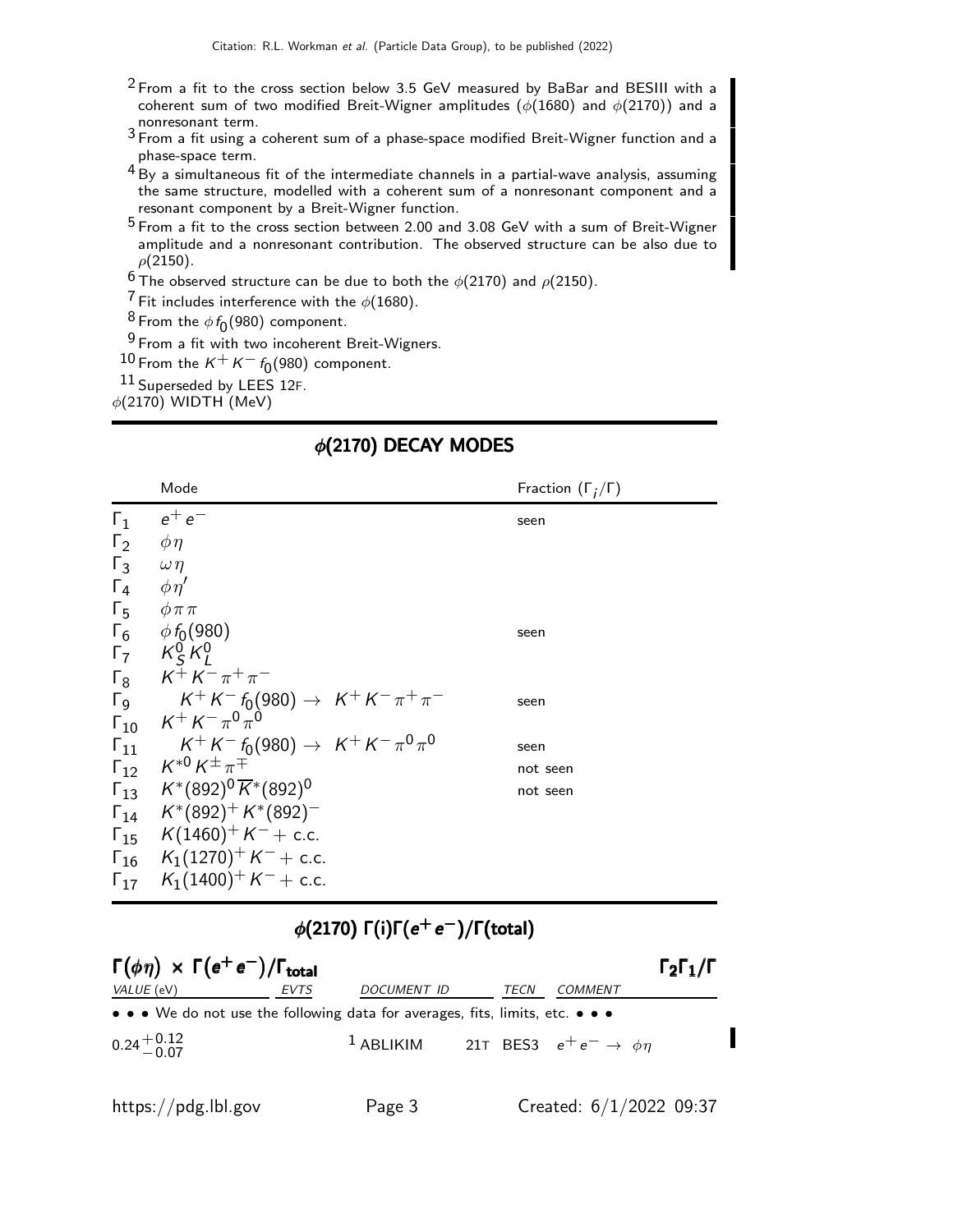1.7 ±0.7 ±1.3 483 AUBERT 08S BABR 10.6  $e^+e^- \to \phi \eta \gamma$  $^1$  From a solution of the fit to the cross section below 3.5 GeV measured by BaBar and BESIII with a coherent sum of two modified Breit-Wigner amplitudes  $(\phi(1680)$  and  $\phi(2170))$  and a nonresonant term. The other solution gives  $10.11 {+3.87 \atop -3.13}$  eV.

| $\Gamma(\omega \eta) \times \Gamma(e^+e^-)/\Gamma_{\rm total}$                                                                                                                                                                                                                                                                                                                  |                                                                     |  |      |                                           | $\Gamma_3\Gamma_1/\Gamma$                      |  |
|---------------------------------------------------------------------------------------------------------------------------------------------------------------------------------------------------------------------------------------------------------------------------------------------------------------------------------------------------------------------------------|---------------------------------------------------------------------|--|------|-------------------------------------------|------------------------------------------------|--|
| VALUE (eV)                                                                                                                                                                                                                                                                                                                                                                      | DOCUMENT ID                                                         |  |      | TECN COMMENT                              |                                                |  |
| $0.43 \pm 0.15 \pm 0.04$                                                                                                                                                                                                                                                                                                                                                        | $1$ ABLIKIM                                                         |  |      | 21A BES3 $e^+e^- \rightarrow \omega \eta$ |                                                |  |
| $^1$ For constructive interference with $\omega(1420)$ and $\omega(1650)/\phi(1680)$ . For destructive inter-<br>ference: $1.25 \pm 0.48 \pm 0.18$ eV.                                                                                                                                                                                                                          |                                                                     |  |      |                                           |                                                |  |
| $\Gamma(\phi \eta') \times \Gamma(e^+ e^-)/\Gamma_{\text{total}}$<br>VALUE (eV)                                                                                                                                                                                                                                                                                                 | DOCUMENT ID TECN COMMENT                                            |  |      |                                           | $\Gamma_4\Gamma_1/\Gamma$                      |  |
| $7.1 \pm 0.7 \pm 0.7$                                                                                                                                                                                                                                                                                                                                                           | <sup>1</sup> ABLIKIM 20M BES3 $e^+e^- \rightarrow \eta' \phi$       |  |      |                                           |                                                |  |
| $^{\rm 1}$ From a fit using a coherent sum of a phase-space modified Breit-Wigner function and a<br>phase-space term.                                                                                                                                                                                                                                                           |                                                                     |  |      |                                           |                                                |  |
| $\Gamma(\phi f_0(980)) \times \Gamma(e^+e^-)/\Gamma_{\text{total}}$<br>VALUE (eV) EVTS                                                                                                                                                                                                                                                                                          | DOCUMENT ID TECN COMMENT                                            |  |      |                                           | $\Gamma_6\Gamma_1/\Gamma$                      |  |
| $2.3 \pm 0.3 \pm 0.3$<br>• • • We do not use the following data for averages, fits, limits, etc. • • •                                                                                                                                                                                                                                                                          | 1,2 LEES 12F BABR 10.6 $e^+e^- \rightarrow \phi \pi^+ \pi^- \gamma$ |  |      |                                           |                                                |  |
| <sup>2,3</sup> AUBERT, BE 06D BABR 10.6 $e^+e^- \rightarrow K^+K^-\pi\pi\gamma$<br>201<br>$2.5 \pm 0.8 \pm 0.4$<br><sup>1</sup> From a fit with constructive interference with the $\phi(1680)$ . In a fit with destructive<br>interference, the value is larger by a factor of 12.<br><sup>2</sup> From the $\phi f_0(980)$ component.<br><sup>3</sup> Superseded by LEES 12F. |                                                                     |  |      |                                           |                                                |  |
| $\Gamma(K_S^0 K_I^0) \times \Gamma(e^+e^-)/\Gamma_{\rm total}$<br>VALUE (eV)                                                                                                                                                                                                                                                                                                    | DOCUMENT ID                                                         |  |      | TECN COMMENT                              | $\Gamma_7\Gamma_1/\Gamma$                      |  |
| • • • We do not use the following data for averages, fits, limits, etc. • • •                                                                                                                                                                                                                                                                                                   |                                                                     |  |      |                                           |                                                |  |
| $0.9 \pm 0.6 \pm 0.7$                                                                                                                                                                                                                                                                                                                                                           | <sup>1</sup> ABLIKIM 21AP BES3 $e^+e^- \rightarrow K_S^0 K_I^0$     |  |      |                                           |                                                |  |
| $1$ From a fit to the cross section between 2.00 and 3.08 GeV with a sum of Breit-Wigner<br>amplitude and a nonresonant contribution. The observed structure can be also due to<br>$\rho(2150)$ .                                                                                                                                                                               |                                                                     |  |      |                                           |                                                |  |
| $\Gamma(K^*(892)^+ K^*(892)^-) \times \Gamma(e^+e^-)/\Gamma_{\text{total}}$                                                                                                                                                                                                                                                                                                     |                                                                     |  |      |                                           | $\Gamma_{14}\Gamma_{1}/\Gamma$                 |  |
| VALUE (eV)<br>CL%                                                                                                                                                                                                                                                                                                                                                               | DOCUMENT ID<br>$^1$ ABLIKIM                                         |  |      | TECN COMMENT                              |                                                |  |
| 20s BES3 $e^+e^- \rightarrow K^+K^-\pi^0\pi^0$<br>< 1.9<br>90<br>$^1$ By a simultaneous fit of the intermediate channels in a partial-wave analysis, assuming<br>the same structure, modelled with a coherent sum of a nonresonant component and a<br>resonant component by a Breit-Wigner function.                                                                            |                                                                     |  |      |                                           |                                                |  |
| $\Gamma(K(1460)^+ K^- + c.c.) \times \Gamma(e^+ e^-)/\Gamma_{\text{total}}$<br>VALUE (eV)                                                                                                                                                                                                                                                                                       | DOCUMENT ID                                                         |  | TECN | COMMENT                                   | $\Gamma_{15}\Gamma_1/\Gamma$                   |  |
| $\bullet \bullet \bullet$ We do not use the following data for averages, fits, limits, etc. $\bullet \bullet \bullet$<br>$3.0 \pm 3.8$                                                                                                                                                                                                                                          | $1$ ABLIKIM                                                         |  |      |                                           | 20s BES3 $e^+e^- \rightarrow K^+K^-\pi^0\pi^0$ |  |
| $^1$ By a simultaneous fit of the intermediate channels in a partial-wave analysis, assuming<br>the same structure, modelled with a coherent sum of a nonresonant component and a<br>resonant component by a Breit-Wigner function.                                                                                                                                             |                                                                     |  |      |                                           |                                                |  |

https://pdg.lbl.gov Page 4 Created: 6/1/2022 09:37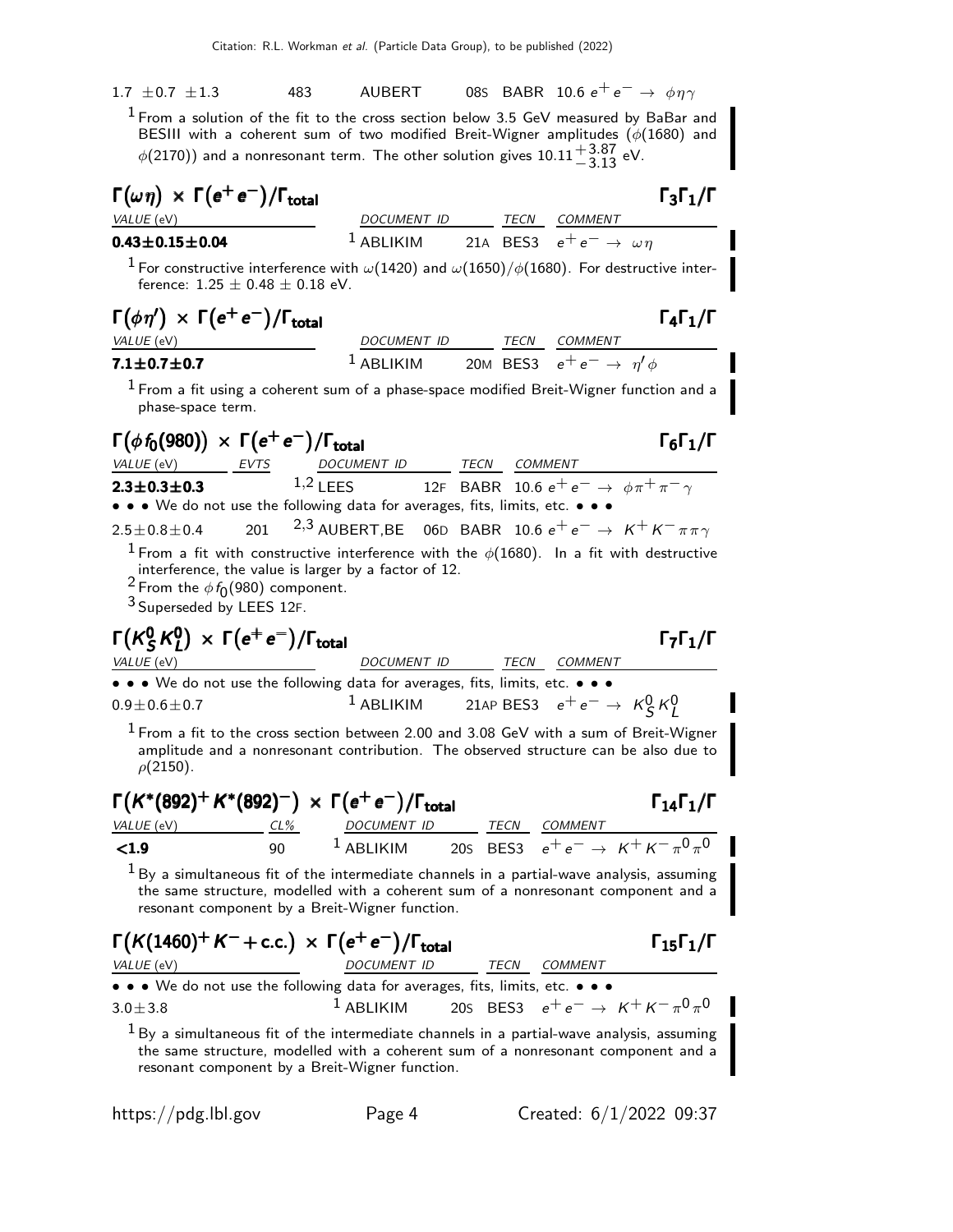Citation: R.L. Workman et al. (Particle Data Group), to be published (2022)

 $\Gamma(K_1(1270)^+ K^- + \text{c.c.}) \times \Gamma(e^+ e^-) / \Gamma_{\text{total}}$  Γ<sub>16</sub>Γ<sub>1</sub>/Γ  $\Gamma_1$ 6 $\Gamma_1/\Gamma$ VALUE (eV)  $CL\%$  DOCUMENT ID TECN COMMENT  $\le$ 12.5 90  $^1$  ABLIKIM 20s BES3  $e^+e^ \tilde{\kappa}$ + $\tilde{\kappa}$ − $\pi$  $0^{\vphantom{*}}_{\pi}$ 0  $<sup>1</sup>$  By a simultaneous fit of the intermediate channels in a partial-wave analysis, assuming</sup> the same structure, modelled with a coherent sum of a nonresonant component and a resonant component by a Breit-Wigner function. A second solution of the fit with equal fit quality gives an upper limit value of 297.6 eV.  $\Gamma(K_1(1400)^+ K^- + \text{c.c.}) \times \Gamma(e^+ e^-)/\Gamma_{\text{total}}$  Γ<sub>17</sub>Γ<sub>1</sub>/Γ VALUE (eV) DOCUMENT ID TECN COMMENT • • • We do not use the following data for averages, fits, limits, etc. • • • 4.7±3.3 <sup>1</sup> ABLIKIM 20S BES3  $e^+e^- \rightarrow K^+K^-\pi^0\pi^0$  $1_{By}$  a simultaneous fit of the intermediate channels in a partial-wave analysis, assuming the same structure, modelled with a coherent sum of a nonresonant component and a resonant component by a Breit-Wigner function. A second solution of the fit with equal fit quality gives a value of  $98.8 \pm 7.8$  eV.  $\phi(2170)$   $\Gamma(\mathsf{i})$ Γ $(\mathsf{e}^+\mathsf{e}^-)$ /Γ $^2$ (total)  $\Gamma(\phi \pi \pi)/\Gamma_{\text{total}} \, \times \, \Gamma(e^+ \, e^-)/\Gamma_{\text{total}}$  Γ<sub>5</sub>/Γ  $\times$  Γ<sub>1</sub>/Γ  $\Gamma_5/\Gamma \times \Gamma_1/\Gamma$ VALUE (units 10<sup>-7</sup>) EVTS DOCUMENT ID TECN COMMENT • • • We do not use the following data for averages, fits, limits, etc. • • •  $1.65\pm0.15\pm0.18$  4.8k <sup>1</sup> SHEN 09 BELL 10.6  $e^+e^- \rightarrow K^+K^-\pi^+\pi^-\gamma$  $^1$ Multiplied by 3/2 to take into account the  $\phi \pi^0 \pi^0$  mode. Using B( $\phi \rightarrow ~~K^+ \, K^-)=$  $(49.2 \pm 0.6)\%$ . φ(2170) BRANCHING RATIOS  $\Gamma(K^+K^-\delta_0(980) \to K^+K^-\pi^+\pi^-)/\Gamma_{\text{total}}$ Γg/Γ VALUE DOCUMENT ID TECN COMMENT seen AUBERT 07AK BABR 10.6  $e^+e^- \rightarrow K^+K^-\pi^+\pi^ \Gamma(K^+K^-\,\hbar(980)\to K^+K^-\,\pi^0\pi^0)/\Gamma_{\rm total}$  Γ $_{11}/\Gamma$ VALUE DOCUMENT ID TECN COMMENT seen AUBERT 07AK BABR 10.6 e+ e− → K+ K− π 0 π 0 γ Γ $(K^{*0} K^{\pm} \pi^{\mp})/\Gamma_{\text{total}}$ /Γ $_{\rm total}$  Γ $_{12}$ /Γ VALUE DOCUMENT ID TECN COMMENT not seen  $\footnotesize{\text{AUBERT}}$  07AK BABR 10.6 GeV  $\footnotesize{\text{e}}^+\text{e}^-$ Γ $(K^*(892)^0\overline{K}^*(892)^0)/\Gamma_{\rm total}$  Γ<sub>13</sub>/Γ VALUE DOCUMENT ID TECN COMMENT not seen ABLIKIM 10C BES2  $J/\psi \to \eta K^+ \pi^- K^- \pi^+$